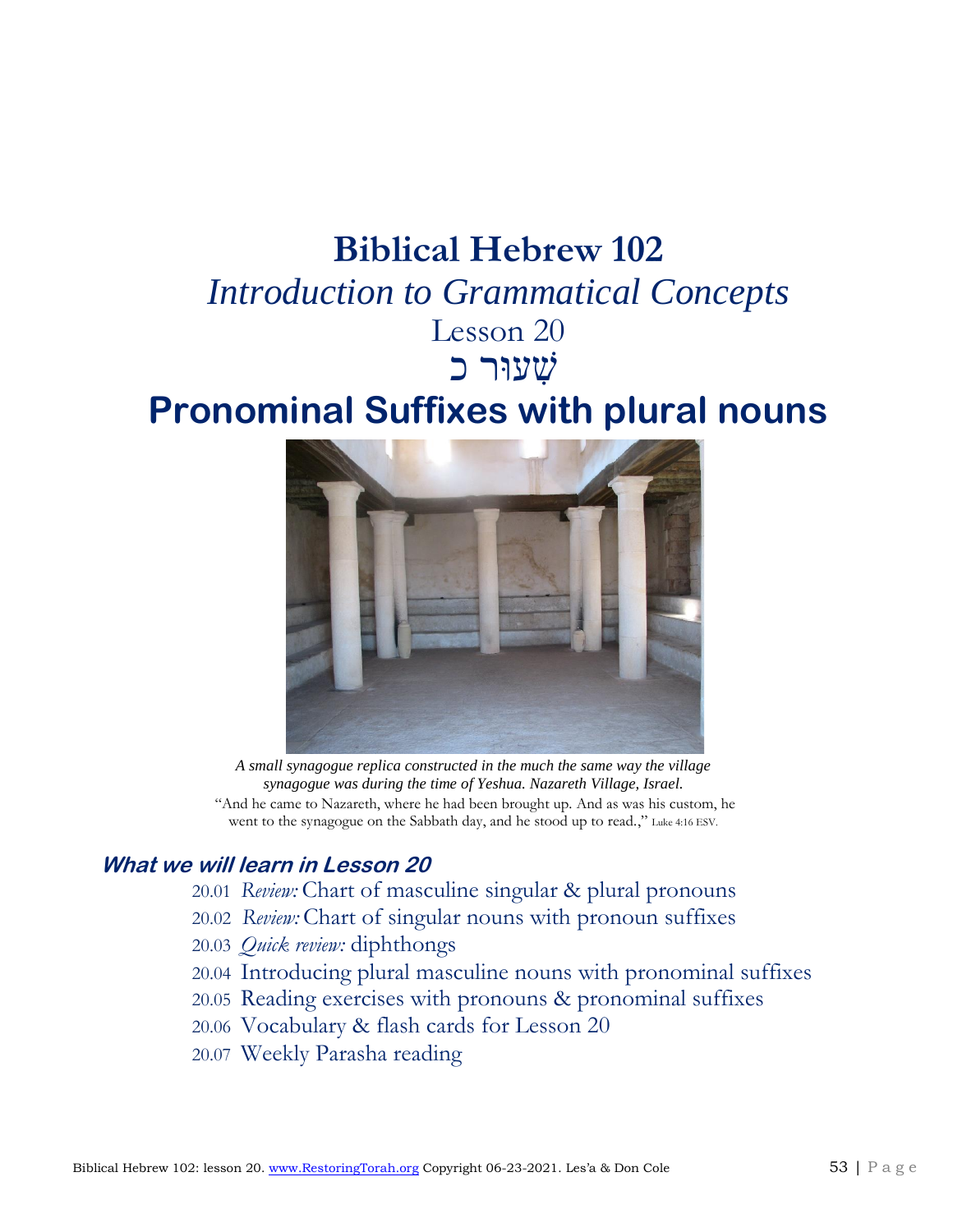### **Hebrew singular and plural personal pronouns** 20.01 **Review: chart of masculine singular & plural pronouns**

**\*** The pronouns listed below with an asterisk are the Biblical, classical, or archaic forms pronouns.

HINT: All 1st person pronouns (both singular & plural) begin with ""אֲגָל" – the basis for these forms is "אֲ

All 2nd person pronouns (both singular & plural) begins with "את"

|                                                              |                   | Singular                                                                        |                                                              |  | Plural                                                              |                 |                                                                                 |                                 |  |
|--------------------------------------------------------------|-------------------|---------------------------------------------------------------------------------|--------------------------------------------------------------|--|---------------------------------------------------------------------|-----------------|---------------------------------------------------------------------------------|---------------------------------|--|
| Person                                                       | English           | Gender                                                                          | Hebrew                                                       |  | Person                                                              | English         | Gender                                                                          | Hebrew                          |  |
|                                                              |                   |                                                                                 | 1st Person Singular (speaker is speaking about himself: "I") |  | 1st Person Plural (speaking about themselves: "we")                 |                 |                                                                                 |                                 |  |
| $1st c*s$                                                    | Τ                 | This pronoun is<br>used for either<br>masculine or<br>feminine; aka<br>"common" | אָנִי<br>אַנכִי*                                             |  | $1st c*p$                                                           | we              | This pronoun is<br>used for either<br>masculine or<br>feminine; aka<br>"common" | אַנַחִנוּ<br>אָנוּ,*נַחִנוּ*    |  |
| 2nd Person Singular (directly to someone: "you")             |                   |                                                                                 |                                                              |  | 2nd Person Plural (directly to some people: "you"; aka "you<br>all' |                 |                                                                                 |                                 |  |
| $2nd$ ms                                                     | you<br>(singular) | masculine                                                                       | אַתָּה                                                       |  | $2nd$ mp                                                            | you<br>(plural) | masculine                                                                       | אתם                             |  |
| $2nd$ fs                                                     | you<br>(singular) | feminine                                                                        | ኯ፠                                                           |  | $2nd$ fp                                                            | you<br>(plural) | feminine                                                                        | אַמַן<br>$717$ $\&$ (Eze 13:20) |  |
| 3rd Person Singular (speaking about someone: "him" or "her") |                   |                                                                                 |                                                              |  |                                                                     |                 | 3rd Person Plural (speaking about "them" or "they")                             |                                 |  |
| $3rd$ ms                                                     | he/it             | masculine                                                                       | הוא                                                          |  | $3rd$ mp                                                            | they/it         | masculine                                                                       | הֲם<br>*הֶמָּה                  |  |
| $3rd$ fs                                                     | she/it            | feminine                                                                        | היא<br>הוא                                                   |  | $3rd$ fp                                                            | they/it         | feminine                                                                        | הן<br>יקנה <sup>.</sup>         |  |

And all 3rd person pronouns (both singular & plural) begin with "ה"

**\***Some pronouns can refer to either a male or female. They are called common ("c"). eg: "I" can refer to either a male "I" or a female "I".

## 20.02  $\bm{Review:}$  chart of singular nouns with pronoun suffixes (aka pronominal suffixes; abbreviated: sf)

| Person<br>$ms =$ masculine singular<br>$=$ feminine singular<br>fs<br>$c$ <sup>*</sup> s = common singular | Pronominal<br><b>Suffix</b> | <b>Hebrew</b> | English                                                                                    | Person<br>$ms =$ masculine plural<br>$fs = feminine plural$<br>$c$ <sup>*</sup> s = common plural | Pronominal<br><b>Suffix</b> | <b>Hebrew</b> | <b>English</b>                                                                      |
|------------------------------------------------------------------------------------------------------------|-----------------------------|---------------|--------------------------------------------------------------------------------------------|---------------------------------------------------------------------------------------------------|-----------------------------|---------------|-------------------------------------------------------------------------------------|
| $1st c*s$                                                                                                  | १े                          | סוּסֿי        | my horse (notice both)<br>the horse & the ownership<br>of the horse are each<br>singular.) | $1st c*p$                                                                                         | া়ু                         | סוּסָנוּ      | our horse (here, the<br>horse is singular;<br>however, the ownership<br>is plural.) |
| $2nd$ ms                                                                                                   | र्न <b>़</b>                | סוּסְדֿ       | your (ms) horse                                                                            | $2nd$ mp                                                                                          | ְיָכֶּם                     | סוּסְכֶם      | your (mp) horse                                                                     |
| $2nd$ fs                                                                                                   | न्े                         | סוּסֶד        | your (fs) horse                                                                            | $2nd$ fp                                                                                          | ְיָכֶן                      | סוּסִכֵּן     | your (fp) horse                                                                     |
| $3rd$ ms                                                                                                   | १ं                          | סוּסֿוֹ       | his horse                                                                                  | $3rd$ mp                                                                                          | ַם                          | סוּסֹם        | their (mp) horse                                                                    |
| $3rd$ fs                                                                                                   | त्ै                         | סוּסֿה        | her horse                                                                                  | $3rd$ fp                                                                                          | १़े                         | סוּסַן        | their (fp) horse                                                                    |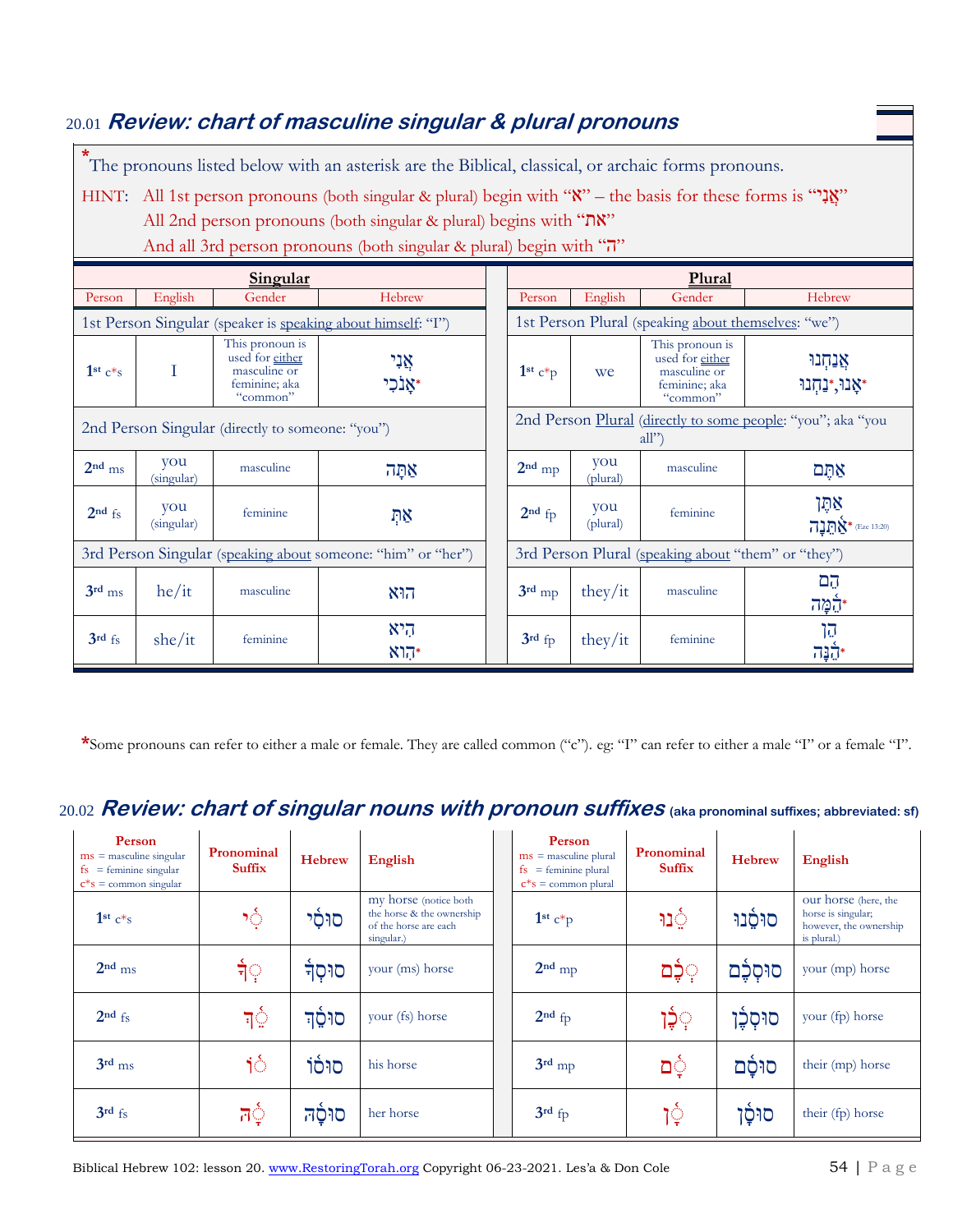

#### 20.04 **Introducing plural masculine nouns with pronominal suffixes**

#### A few quick tips on adding suffixes to masculine plural nouns:

- 1. Notice the similarity of the suffix endings for both singular and plural masculine nouns.
- 2. Generally plural masculine nouns with suffixes, have a yod (**\***) before the suffix.

| Person<br>ms= masculine singular<br>$fs =$ feminine singular<br>$c$ *s= common singular | Pronominal<br><b>Suffix</b> | <b>Hebrew</b>  | <b>English</b>                                                                                | Person<br>$ms =$ masculine plural<br>$fs = feminine plural$<br>$c*s = common plural$ | Pronominal<br><b>Suffix</b> | <b>Hebrew</b> | English                                                                                |
|-----------------------------------------------------------------------------------------|-----------------------------|----------------|-----------------------------------------------------------------------------------------------|--------------------------------------------------------------------------------------|-----------------------------|---------------|----------------------------------------------------------------------------------------|
| $1st c*s$                                                                               | १ूँ                         | ּהָל           | my horse<br>(notice both the horse)<br>& the ownership of<br>the horse are each<br>singular.) | $1st c*s$                                                                            | १ुँ                         | סוּסַי        | my horses<br>(notice the noun is<br>plural & the<br>pronoun is singular.)              |
| $2nd$ ms                                                                                | र्न <b>़</b>                | <b>ּ</b> קֶבּֿ | your (ms) horse                                                                               | $2nd$ ms                                                                             | न'े़                        | סוּסֵיד       | your (ms) horses                                                                       |
| $2nd$ fs                                                                                | न्ु<br>न                    | סוּסֶד         | your (fs) horse                                                                               | $2nd$ fs                                                                             | নৃ`ু                        | סוּסַֿיִך     | your (fs) horses                                                                       |
| $3rd$ ms                                                                                | $\acute{\sigma}$            | סוּסֿוֹ        | his horse                                                                                     | $3rd$ ms                                                                             | ेٍיץ                        | סוּסָיו       | his horses                                                                             |
| 3rd fs                                                                                  | $\vec{\sigma}$ ित           | סוּסַָה        | her horse                                                                                     | $3rd$ fs                                                                             | ੍ਰਾਂ                        | סוּסָיהָ      | her horses                                                                             |
| $1st c*p$                                                                               | ำฺ⊇                         | סוּסָנוּ       | our horse<br>(here, the horse is<br>singular; however, the<br>ownership is plural.)           | $1st c*p$                                                                            | ּוֹי                        | סוּסֱינוּ     | our horses<br>(here, both horses<br>(the noun) and the<br>pronoun (our) are<br>plural) |
| $2nd$ mp                                                                                | ़כֶּֽٰם                     | סוּסְכֶּם      | your (mp) horse                                                                               | $2nd$ mp                                                                             | ּיָלֵם                      | סוּסֵיכֵם     | your (mp) horses                                                                       |
| $2nd$ fp                                                                                | ۭۮۭ <del>ڋ</del> ٳ          | סוּסְכֶּ֫ן     | your (fp) horse                                                                               | $2nd$ fp                                                                             | ְיָבֶ֫ <del>ן</del>         | סוּסֵיכֵן     | your (fp) horses                                                                       |
| $3rd$ mp                                                                                | dŞ                          | סוּסָָם        | their (mp) horse                                                                              | $3rd$ mp                                                                             | ूיהֶׄם                      | סוּסֵיהֵם     | their (mp) horses                                                                      |
| $3rd$ fp                                                                                | १ूँ                         | סוּסָ֫ן        | their (fp) horse                                                                              | $3rd$ fp                                                                             | ְּי <del>ֶהָ</del>          | סוּסֵיהֵן     | their (fp) horses                                                                      |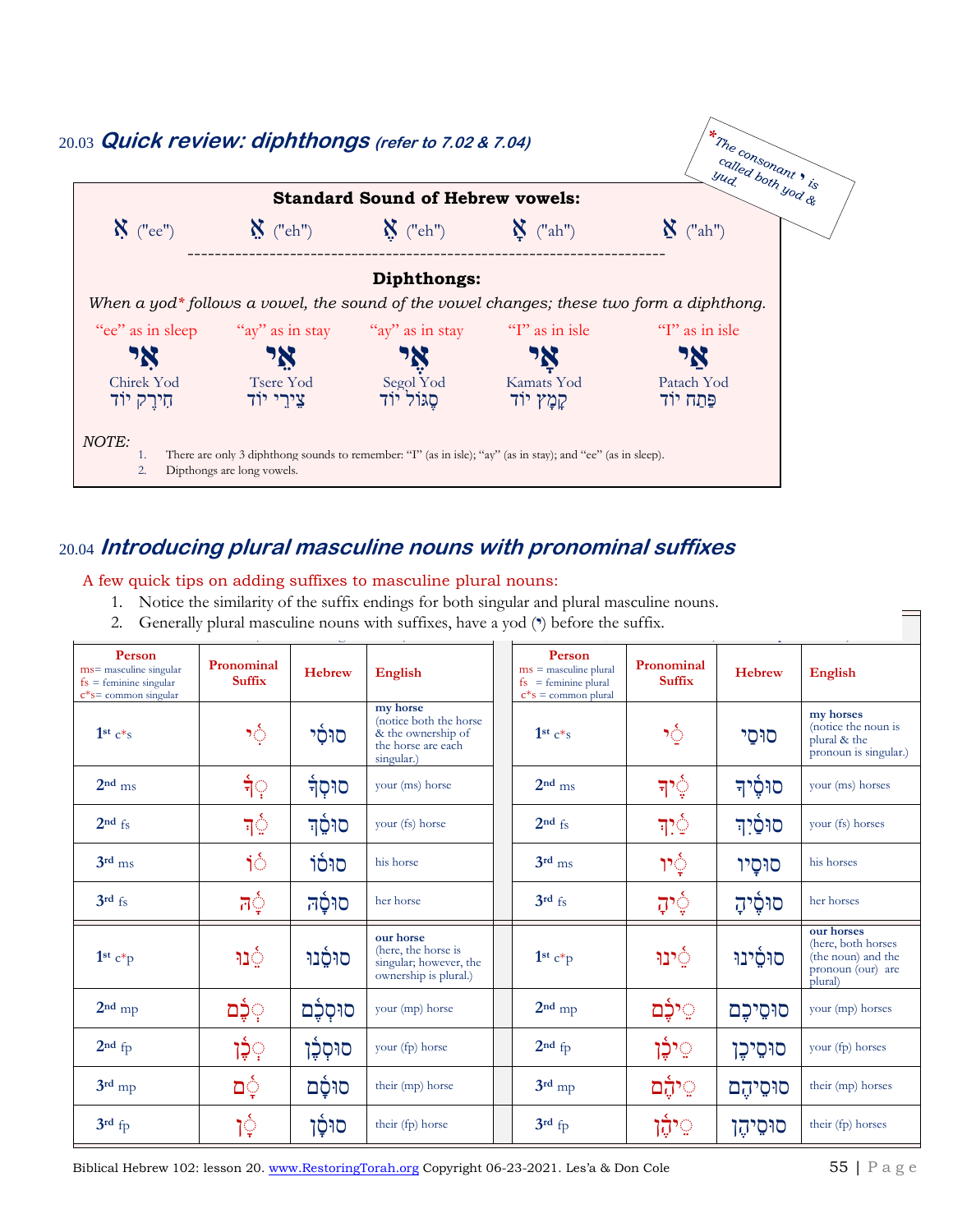#### 20.05 **Reading exercises from the Hebrew text with pronouns and pronominal suffixes**

<u>and</u>

#### **1 st person, singular - "I am":**

**Isaiah 48:12:** ["Listen](http://biblehub.com/hebrew/8085.htm) [to Me, O Jacob,](http://biblehub.com/hebrew/3290.htm) [even Israel](http://biblehub.com/hebrew/3478.htm) [whom I called;](http://biblehub.com/hebrew/7121.htm) *[I am](http://biblehub.com/hebrew/637.htm) He*, *I am the first*, *I am also [the last.](http://biblehub.com/hebrew/314.htm)*"

|        |                      | ּשְׁמַע אַל <sup>ַל</sup> יִעֲקֹב וְיִשְׂרָאֵל מְקֹרָאָי <mark>אֲנִי</mark> ־הוּאֹ <mark>אָנִי</mark> ראשׁוֹן אַף <mark>אַנִי</mark> אַחֲרוֹן: |
|--------|----------------------|------------------------------------------------------------------------------------------------------------------------------------------------|
| Hebrew | English              | Morph                                                                                                                                          |
| שְׁמַע | Listen [You listen!] | Verb [imperative] (V-Qal-Imp-ms)                                                                                                               |

| ਪ∂ਰੰਨ                           | Listen   $\chi$ ou listen!     | verb limperative (v-Qai-Imp-ms)                |
|---------------------------------|--------------------------------|------------------------------------------------|
| אֵל                             | unto me [to me]                | Prep (Prep   1cs)                              |
| יִעֲק <mark>וֹב</mark>          | $\overline{O}$ Jacob [Ya'akov] | Noun (N-proper-ms)                             |
| וִישִׂרַאֵל                     | and Israel                     | Noun (Conj-w   N-proper-ms)                    |
| מְקֹרָאֶי                       | $my$ called [I called]         | Verb [participle] (V-Pual-Prtcpl-msc   1cs)    |
| <mark>אַנִי</mark> ־            | I ['am' is understood]         | Pro [pronoun] (Pron-1cs)                       |
| הוא                             | he                             | Pro [pronoun] (Pron-3ms)                       |
| אֲנִי                           | I ['am' is understood]         | Pro [pronoun] (Pron-1cs)                       |
| ראשׂון                          | the first                      | $Adj (Adj - ms)$                               |
| <u>גַם]</u> אַף is more common] | also                           | $\text{Conj}$ [the noun is $\text{N}$ (nose)]) |
| אֲנִי                           | I ['am' is understood]         | Pro [pronoun] (Pron-1cs)                       |
| אַחֲרון.                        | the last                       | $Adj (Adj - ms)$                               |

#### **1 st person, plural - "we":**

**Joshua 2:17:** "The men said to her, "We shall be free from this oath to you which you have made us swear..."

| Hebrew                 | English                  | Morph                                                             |
|------------------------|--------------------------|-------------------------------------------------------------------|
| וַיֹּאמְרוּ            | and said $[& they said]$ | Verb (Conj-w   V-Qal-ConsecImperf-3mp)                            |
| אֵלֻי <mark>ה</mark> ָ | unto [to her]            | Prep [ <i>'to her'</i> is a pronominal suffix] (Prep $\vert$ 3fs) |
| הָאֲנָשִׁים            | the men                  | Noun $(Art   N-mp)$                                               |
| נְקיָם                 | [will be] blameless her  | Adj (Adj-mp)                                                      |
| <u>אַנְׁחָנוּ</u>      | <u>We</u>                | Pro [pronoun] (Pron-1cp)                                          |
| מִשָּׁבְעָתֵך          | oath [your oath]         | Noun ['your' is a pronominal suffix] (Prep-m   N-fsc   2fs)       |
| កក្រ                   | from this [this]         | Pro [pronoun] (Art   Pron-ms)                                     |
| אֲשֱר                  | that                     | Prt (Pron-r; relative pronoun)                                    |

Biblical Hebrew 102: lesson 20. [www.RestoringTorah.org](http://www.restoringtorah.org/) Copyright 06-23-2021. Les'a & Don Cole 56 | P a g e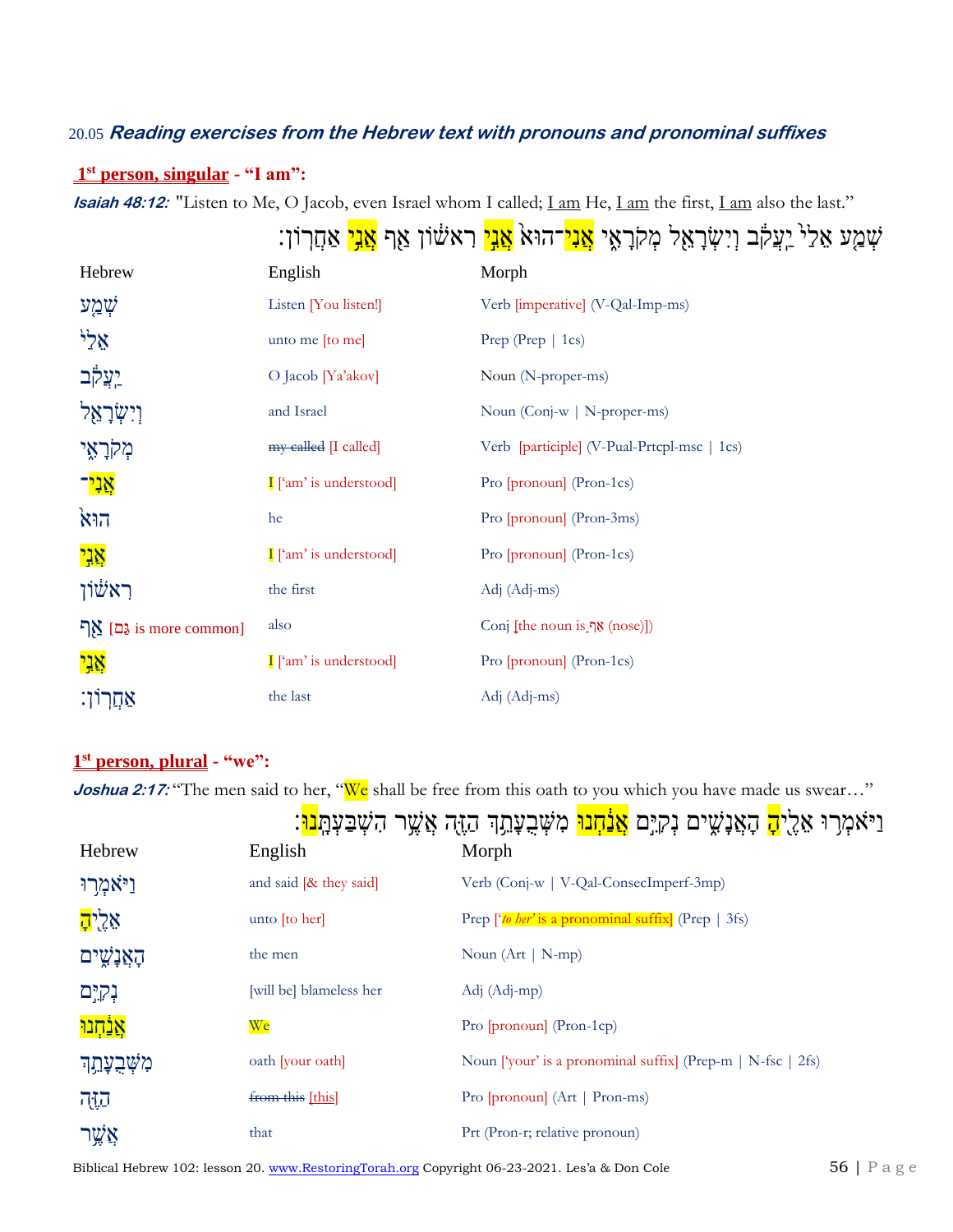### 20.06 **Vocabulary flash cards for Lesson 20:**

These high frequency words appear frequently in the TaNaKh. We encourage you to review these words until this vocabulary becomes familiar.

| Vocabulary      |                                   |                    |  |
|-----------------|-----------------------------------|--------------------|--|
| סוּס            | a horse                           | $N$ -ms            |  |
| פִּסוּס         | like a horse                      | prep; N-ms         |  |
| הַסּוּס         | the horse                         | art; N-ms          |  |
| פַסוּס          | like the horse                    | prep + art; N-ms   |  |
|                 | T                                 | pro-1cs            |  |
| אֲנִי<br>סוּסִי | my horse                          | $N$ -ms; $(sf)1cs$ |  |
| <b>ֿ</b> ֿפֿול  | your (2ms) horse                  | N-ms; (sf)2ms      |  |
| סוּסֵד          | your (2fs) horse                  | $N$ -ms; $(sf)2fs$ |  |
| סוּסֿוֹ         | his horse                         | N-ms; (sf)3ms      |  |
| סוּסָָה         | her horse                         | N-ms; (sf)3fs      |  |
| אֲשֶׁר          | who, whom, whose, which, and that | relative pronoun   |  |
| אַתָּה          | you                               | pro-ms             |  |
| אָנֹכִי         | "I" archaic form of אֲנִי         | $pro-1cs$          |  |
| ņγ              | you                               | pro-1fs            |  |
| אֲנַחְנוּ       | we                                | pro-1cp            |  |
| סוּסָנוּ        | our horse                         | N-ms; (sf)1cp      |  |
| סוּסְכָּם       | your (2mp) horse                  | N-ms; (sf)2mp      |  |
| סוּסְכֶּן       | your (2fp) horse                  | N-ms; (sf)2fp      |  |
| סוּסָ֫ם         | their (3mp) horse                 | N-ms; (sf)3mp      |  |
| סוּסָן          | their (3fp) horse                 | N-ms; (sf)3fp      |  |
| הֲם             | they                              | pro-3mp            |  |
| היא             | she                               | pro-fs             |  |
| יָם;            | sea                               | $N$ -ms            |  |
| ליָם            | to the sea                        | prep+art; N-ms     |  |
| הוא             | he                                | pro-3ms            |  |
| הַנְּהָר        | the river                         | art; N-ms          |  |
| אִתֶּם          | you (similar to "you all")        | pro-2mp            |  |
| סוּסַי          | my horses                         | N-mp; (sf)1cs      |  |